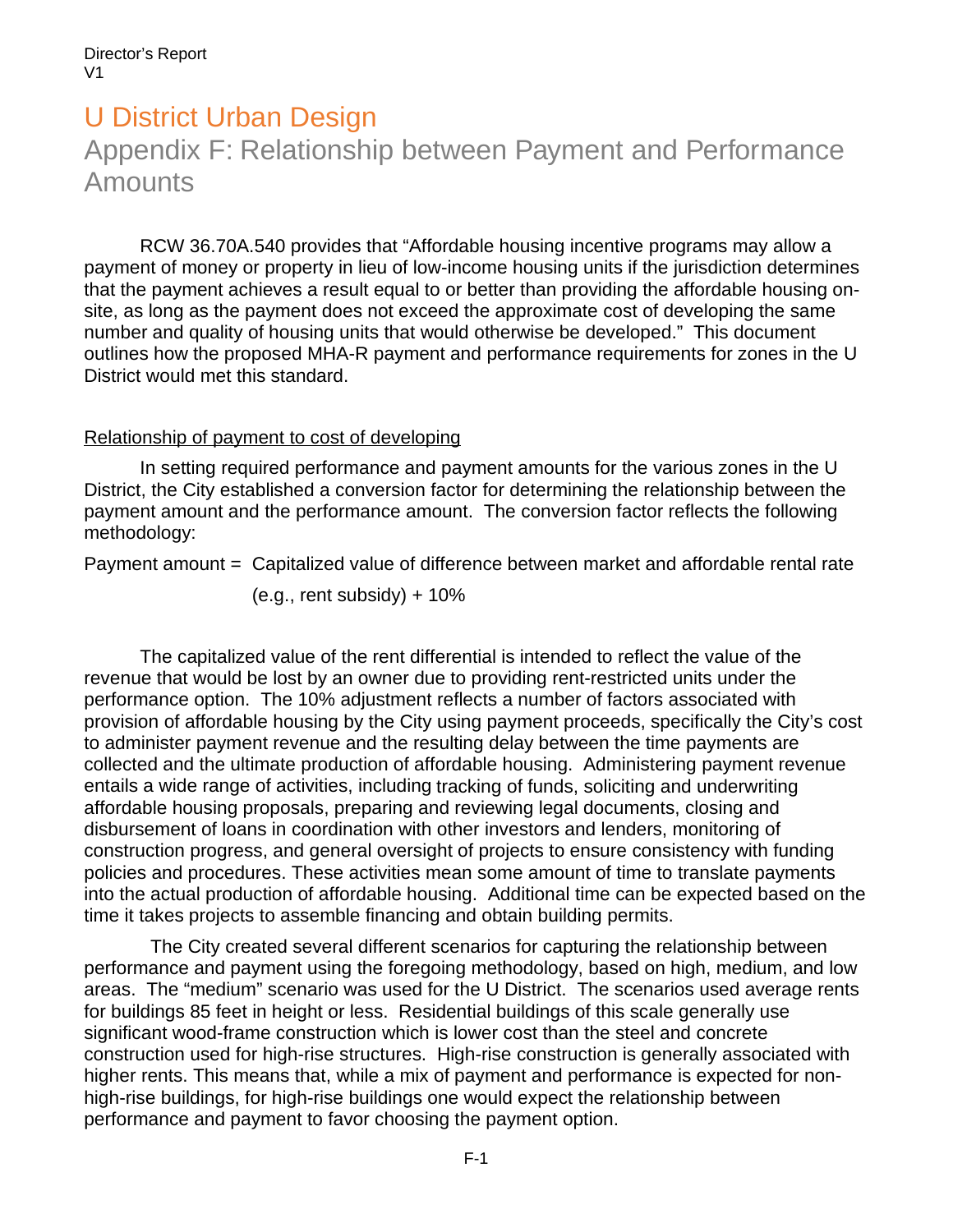Table A shows the calculations that were used to determine the payment amount per unit of affordable housing required.

|                                                                        |           | Affordable |           |                      |
|------------------------------------------------------------------------|-----------|------------|-----------|----------------------|
|                                                                        | High      | Medium     | Low       | Rate (60%<br>of AMI) |
| Rent per net square foot                                               | \$3.04    | \$2.72     | \$2.26    |                      |
| Average One-bedroom Unit Size (Net SF)                                 | 654       | 627        | 642       |                      |
| Monthly Gross Rent per Unit                                            | \$1,988   | \$1,705    | \$1,451   | \$1,008              |
| Annual Gross Rent per Unit                                             | \$23,858  | \$20,465   | \$17,411  | \$12,096             |
| Less Vacancy                                                           | (\$1,193) | (\$1,023)  | (\$871)   | (\$605)              |
| <b>Less Monitoring Fee</b>                                             |           |            |           | (\$150)              |
| Annual Net Income per Unit                                             | \$22,665  | \$19,442   | \$16,540  | \$11,341             |
| Capitalized Value of Net Income per Unit<br>with 5.25% Cap Rate        | \$431,715 | \$370,324  | \$315,057 | \$216,023            |
| <b>Rent Subsidy</b><br>(Market Value - Affordable Value)               | \$215,692 | \$154,301  | \$99,034  |                      |
| Payment Amount per Affordable Unit<br>Required (Rent Subsidy plus 10%) | \$237,261 | \$169,731  | \$108,937 |                      |
| Payment Amount per Net Square Foot of<br>Affordable Unit Required      | \$363     | \$271      | \$170     |                      |

The Payment Amount per Affordable Unit Required figures represent the payment cost for one performance unit in areas with different rent levels. The "medium" number was used to create the conversion factor between the performance and payment requirements for the various zones in the U District. The City started with the performance amount and used the conversion factor to set the payment amount.

Table B shows the cost of development of a unit in market-rate development in comparison to the cost of the payment option per affordable unit calculated above. The Cost of Development figures come directly from the Seattle Affordable Housing Incentive Program Economic Analysis Report created by David Paul Rosen and Associates (DRA), October 10, 2014.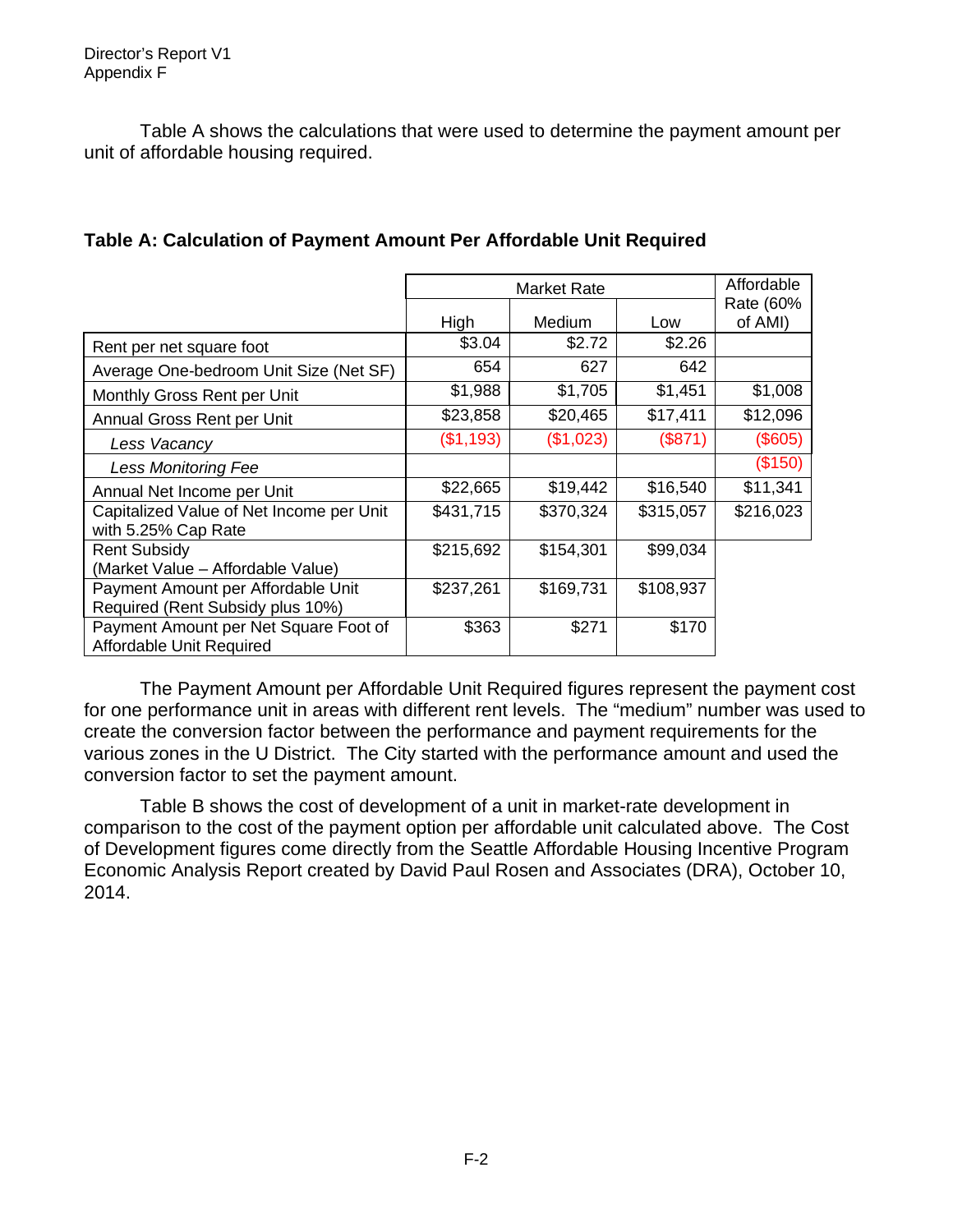|                                                                         | Area or Zone (DRA                     | <b>Rental Units</b> |        | <b>Ownership Units</b> |       |        |       |
|-------------------------------------------------------------------------|---------------------------------------|---------------------|--------|------------------------|-------|--------|-------|
|                                                                         | Prototype Numbers)                    | High                | Medium | Low                    | High  | Medium | Low   |
| Cost of<br>Development<br>from DRA<br>Study (per<br>net square<br>foot) | Downtown highrise (1A, 2A)            | \$523               | n/a    | n/a                    | \$620 | n/a    | n/a   |
|                                                                         | South Lake Union highrise<br>(4A, 5A) | \$511               | n/a    | n/a                    | \$595 | n/a    | n/a   |
|                                                                         | South Lake Union Mid-rise<br>(4B, 5B) | \$414               | n/a    | n/a                    | \$476 | n/a    | n/a   |
|                                                                         | LR3 (7B, 8B)                          | \$458               | \$391  | \$334                  | \$503 | \$431  | \$370 |
|                                                                         | MR (7A, 8A)                           | \$442               | \$392  | \$347                  | \$496 | \$441  | \$391 |
|                                                                         | NC40 (9B, 10B)                        | \$448               | \$382  | \$327                  | \$500 | \$429  | \$369 |
|                                                                         | NC65 (9A, 10A)                        | \$469               | \$414  | \$364                  | \$525 | \$465  | \$411 |
|                                                                         | NC85 (11A, 12A)                       | \$521               | \$457  | \$401                  | \$523 | \$458  | \$402 |
| Payment Amount per Net SF of Affordable<br>Unit Required (from Table A) |                                       | \$363               | \$271  | \$170                  | \$363 | \$271  | \$170 |

## **Table B: Cost of Development and Cost of Payment Option per Net Square Foot of Affordable Unit**

For all prototypes, the development costs in Table B are greater than the amounts used for purposes of establishing the relationship between performance and payment as set forth in Table A and shown by the last row in the chart. This data also indicates that the cost of the payment option would in all cases be less than the cost of development by non-profit developers, who tend to build low- to mid-rise projects (e.g., the type typical in LR3, MR, and NC zones) and have development costs that are generally equal to or slightly higher than market-rate costs. While no data was generated for highrise development outside of High areas, this type of development is significantly more expensive than development in LR, MR, NC40 or NC65 zones so it can be assumed that development costs in these areas would also be greater than the payment amount.

The cost of the payment option per affordable unit also remains below an affordability gap cost as determined by DRA (e.g., the capital subsidy required to develop housing affordable to families at target income levels). DRA's affordability gap analysis in the Seattle Non-Residential Affordable Housing Impact and Mitigation Study (DRA, September 15, 2015, pp. 11-13) calculated the cost to make housing affordable to households at the target income level by subtracting per unit development costs from the per unit mortgage supportable from affordable rents at 60% of area median income, based on the cost of building new low- or midrise multifamily housing. Table C shows how these figures compare to cost of the payment option, based on the 650 net square foot unit size used by DRA.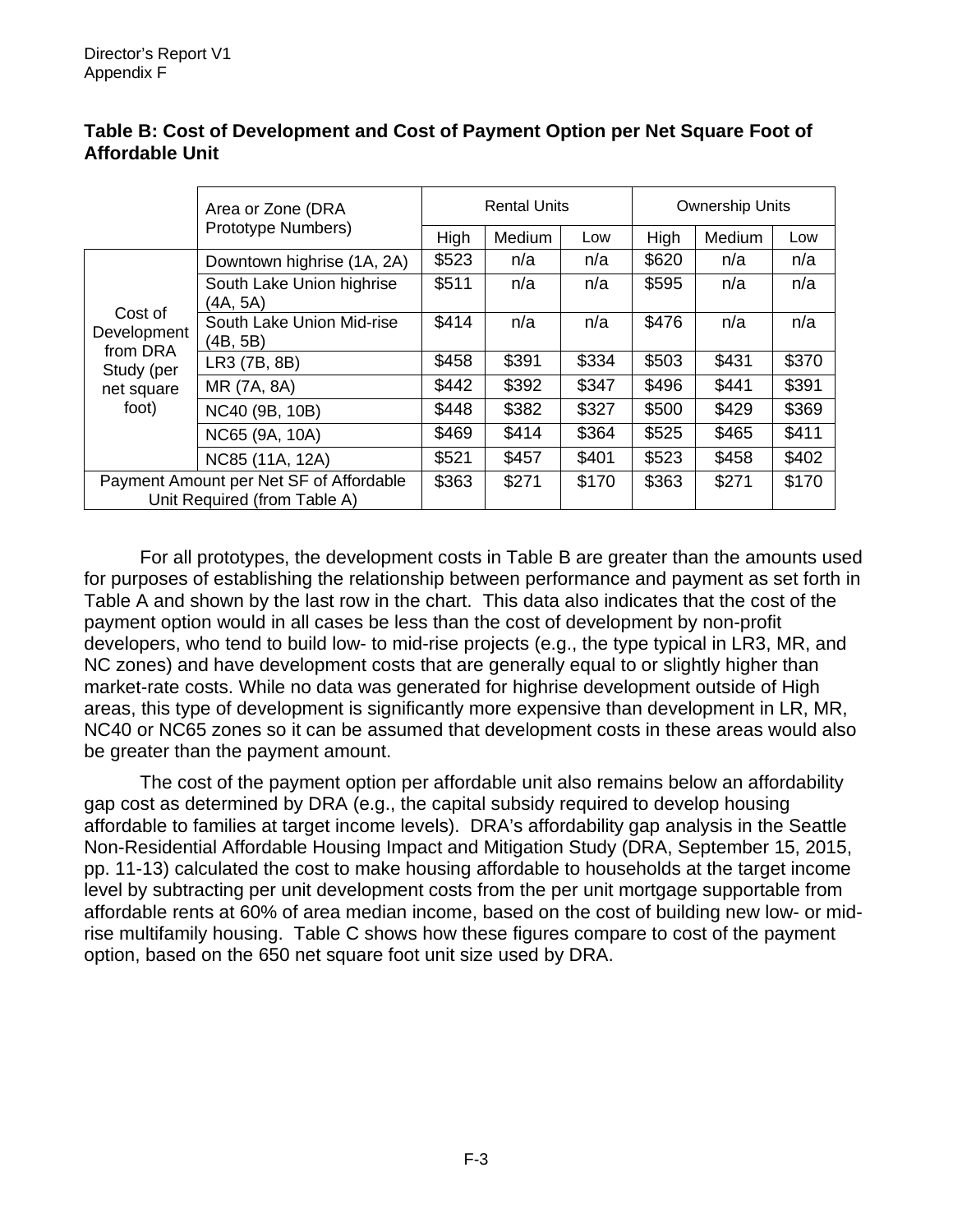|                                      | High  | Medium | Low   |
|--------------------------------------|-------|--------|-------|
| DRA Affordability Gap (per NSF)      | \$371 | \$319  | \$293 |
| Payment Amount per NSF of Affordable | \$363 | \$271  | \$170 |
| Unit Required (from Table A)         |       |        |       |

## **Table C: DRA Affordability Gap and Cost of Payment Option**

For all of the foregoing reasons, the payment amount per required affordable unit used for purposes of the conversion factor does not exceed the cost of developing the same quality of unit that would otherwise be developed under the performance option. Thus, the performance and payment requirements for zones in the U District, whose relationship was determined using that conversion factor, ensure that the payment for a building does not exceed the approximate cost of developing the same number and quality of housing units that would otherwise be developed under the performance option, in compliance with the statutory requirement of RCW 36.70A.540.

#### Equal or better result

For purposes of implementing MHA-R in the U District, payment achieves a result equal to or better than providing the affordable housing on-site.

First, when creating housing with the same level of income and rent restrictions, payment results in the production of far more units of affordable housing than would be produced by on-site performance, due to the City's ability to use payment proceeds to leverage additional funds that would otherwise not be available. In the past, the City's Office of Housing has leveraged approximately \$3.50 in non-City funding for every \$1 of City funding invested. Among projects that utilize 4% Low Income Housing Tax Credits and tax exempt bonds, which are currently non-competitive and leave a large portion available for additional projects to access in Washington State, the City has leveraged approximately \$3 in non-City funding for every \$1 of City funding invested. Using an even more conservative estimate of \$2.25 in leverage for every \$1 of City funding going forward, the Office of Housing estimates it will still produce substantially more affordable housing than would be achieved through on-site performance. The Office of Housing, which administers in-lieu payments, has a history of effectiveness in aligning resources to maximize production, and has been particularly successful in leading statewide efforts to streamline and coordinate capital funding as well as long-term asset management and compliance monitoring of affordable housing.

Second, unlike with housing produced on-site, the investment of payment funds allows the flexibility to create housing affordable to households with incomes even lower than 60% AMI. While this may create some tradeoffs with the amount of housing produced, the City has in many cases made the policy choice to support housing for individuals and families with incomes lower than the maximum target income level, due to compelling cases that can be made for prioritizing housing for those with the greatest needs.

Third, the Office of Housing has a history of affirmatively furthering fair housing choice by investing in housing throughout the city. This record has been confirmed by independent study and is reflected in adopted policies that establish criteria for where funds are invested. The following map illustrates where the City has funded affordable housing, including the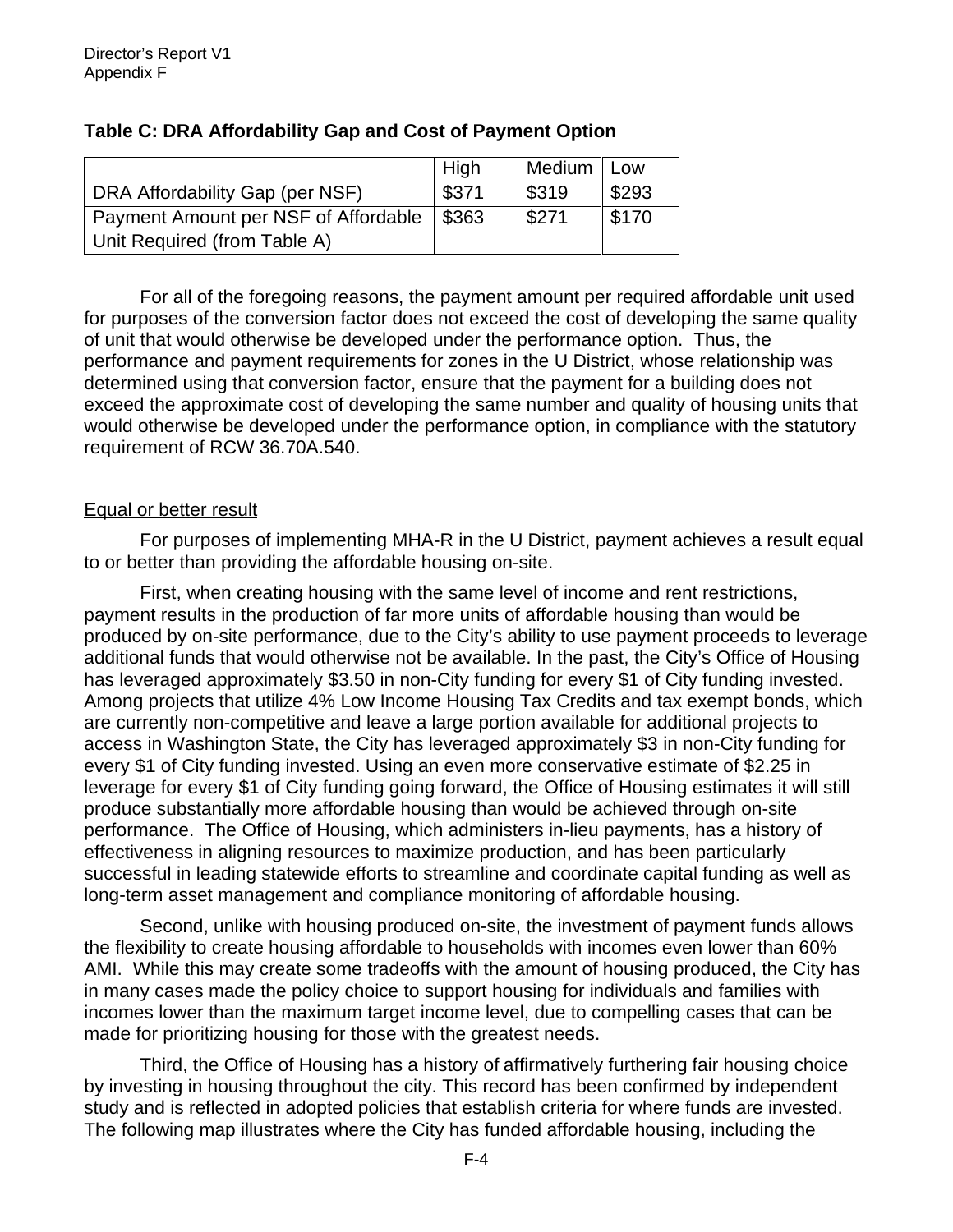locations of projects that have received funding from payments under the City's existing incentive zoning system.

In the proposed MHA program, the City will invest funds in locations that advance the following factors:

- a. Affirmatively furthering fair housing choice;
- b. Locating within an urban center or urban village;
- c. Locating in proximity to frequent bus service or current or planned light rail or streetcar stops; and
- d. Furthering City policies to promote economic opportunity and community development and addressing the needs of communities vulnerable to displacement.
- e. Locating near developments that generate cash contributions.

While requiring an affordable unit to be in a market-rate building is one way of trying to ensure that low-income residents are integrated with higher-income residents, the City has not found compelling researchbased evidence that this strategy results in more meaningful integration than investing in affordable housing projects in strategic locations throughout the city, particularly where that investment occurs in neighborhoods that provide high levels of opportunity. In addition, the City has received input that some low-income residents place greater value on the opportunity to live in their communities and benefit from existing social networks, as compared to moving to a neighborhood with no existing social supports.

With the new Seattle 2035 Comprehensive Plan, the City has developed a highly nuanced approach to analyzing issues related to displacement and access to opportunity. *See* Seattle 2035 Growth and Equity report, May 2016. The locational factors for investing payment proceeds under MHA support the recommended equitable development strategies identified in the Growth and Equity report. *See* Growth and Equity report, pp. 11-12.



Comparing the geographic analysis of access to opportunity in the Growth and Equity report to the City's practice in investing payment proceeds confirms that the City has been